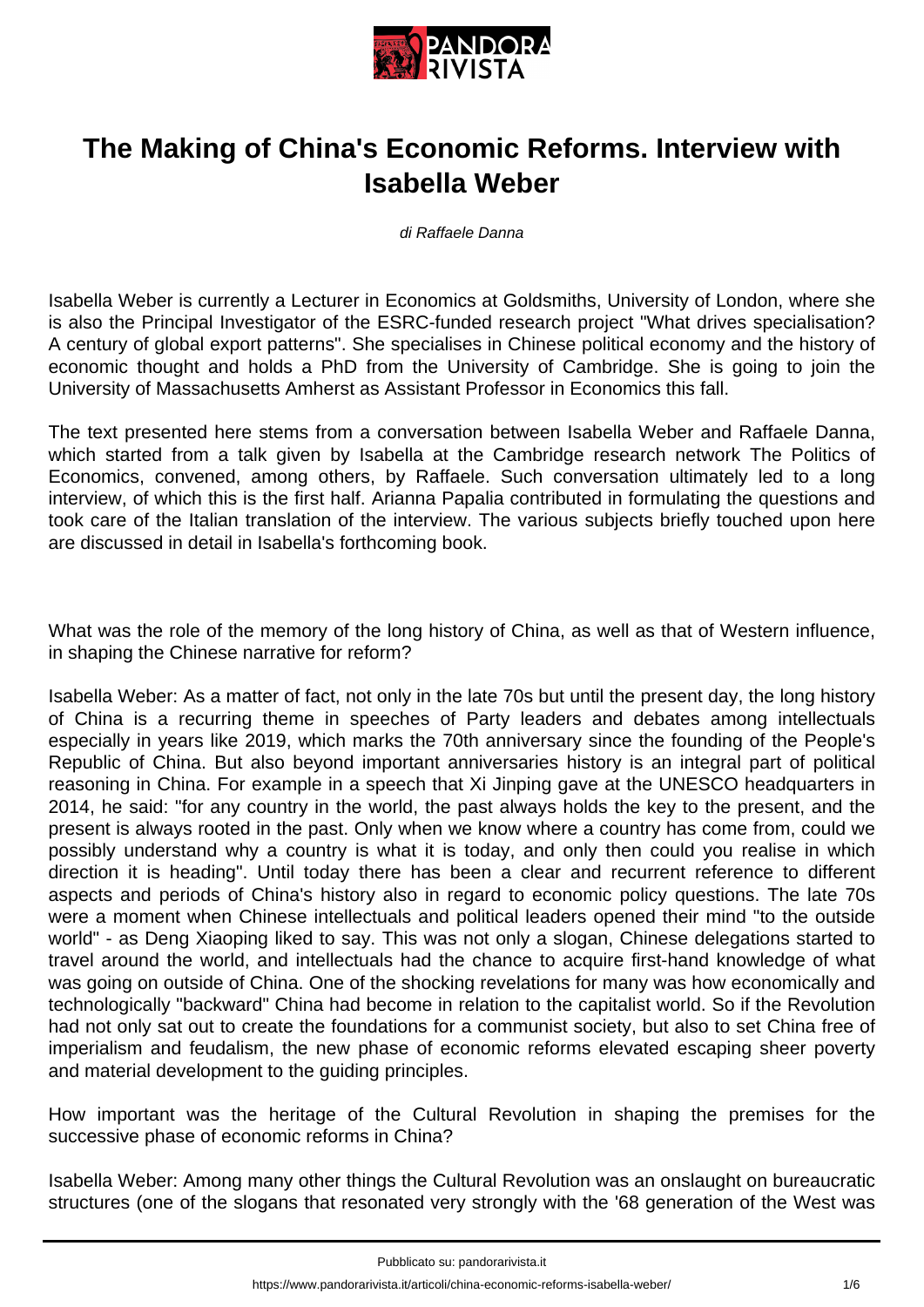"bombarding the headquarters"). The idea of a hierarchical, centrally planned economy was under attack. At the same time markets were condemned as the capitalist road. In many ways the economy from which the reforms started was closer to a chaotic command economy with an important place for political campaigns, rather than a planned, centrally coordinated system. The designated successor of Mao Zedong, Hua Guofeng, started off in trying to revive the planning structures by making a new big push towards Soviet-style industrialization, which failed dramatically. As an irony of history, the Cultural Revolution turned out to be vital for reform. The Cultural Revolution had broken up the prevailing social order in a violent way. Many of the people who had previously been in positions of power as well as prominent intellectuals were purged, and sent to re-education camps in the countryside. But also urban youth were sent to live with the peasantry, often for many years. When these people came back to the cities and the centres of power, they faced the question of how to rebuild China. In their search for ways forward, both the networks as well as the often traumatic experiences during the Cultural Revolution were critical. The chaos of the Cultural Revolution created in some sense the communicative space to debate the question of reform. I am not a historian of Russia, but I think it is safe to say that in Russia, which had a continuity of highly bureaucratized structures, such a space did not open up before they started their attempts at reform.

Could you give us an outline of the transition from the economic policies of the Cultural Revolution to the ones of the successive economic reforms? How did China manage to open markets while at the same time retaining a strongly centralized structure?

Isabella Weber: In the late 1970s China was still a largely agricultural economy and the communes, key institutions of the Maoist political economy, were in the countryside. The first step towards economic system reform was agricultural reform. It started from the poorest regions that produced with simple techniques and barely provided for their own subsistence, as such experimentation could proceed without larger implications for the national grain procurement system. The so called Rural Development Group played a key role in spreading these first experiments. Reform entailed moving the responsibility for production from the commune to the households, first in these poorest localities and eventually in China's grain chambers. The Rural Development Group was a group that emerged from a movement of youth that had entered the universities after years in the countryside in the late 1970s. They identified with the peasant question and were intimately familiar with the conditions of the countryside. At the same time they were not part of the established research organisations. With the support of first-generation party leaders like Deng Liqun and Du Runsheng, they organised studies across different grounds of agricultural experimentation to survey their outcomes. Their reports were critical in developing the new agricultural policy of the household responsibility system which gradually spread from the peripheries of the system into its core, that is to say the model communes and grain chambers. This logic of starting from areas of the national political economy which were non-essential for the workings of the entire system while keeping control of its central elements systematically underlies China's reforms. This can also be exemplified by the dual-track price system which emerged in the 1980s as political control over non-essential production activities was gradually loosened. The command and order relations of the core of the centrally planned economy were kept subject to planned prices. Yet, at the margins of the system, production for market demand at a market price was first tolerated and later officially sanctioned. The new institutional arrangements and economic dynamic that was created by opening up these spaces eventually transformed also the core of the system itself. In this process economic research was critical as a form of empirical surveying and conceptual analysis that transmitted successful experimental practices from marginal spaces to key institutions. This experimentalist approach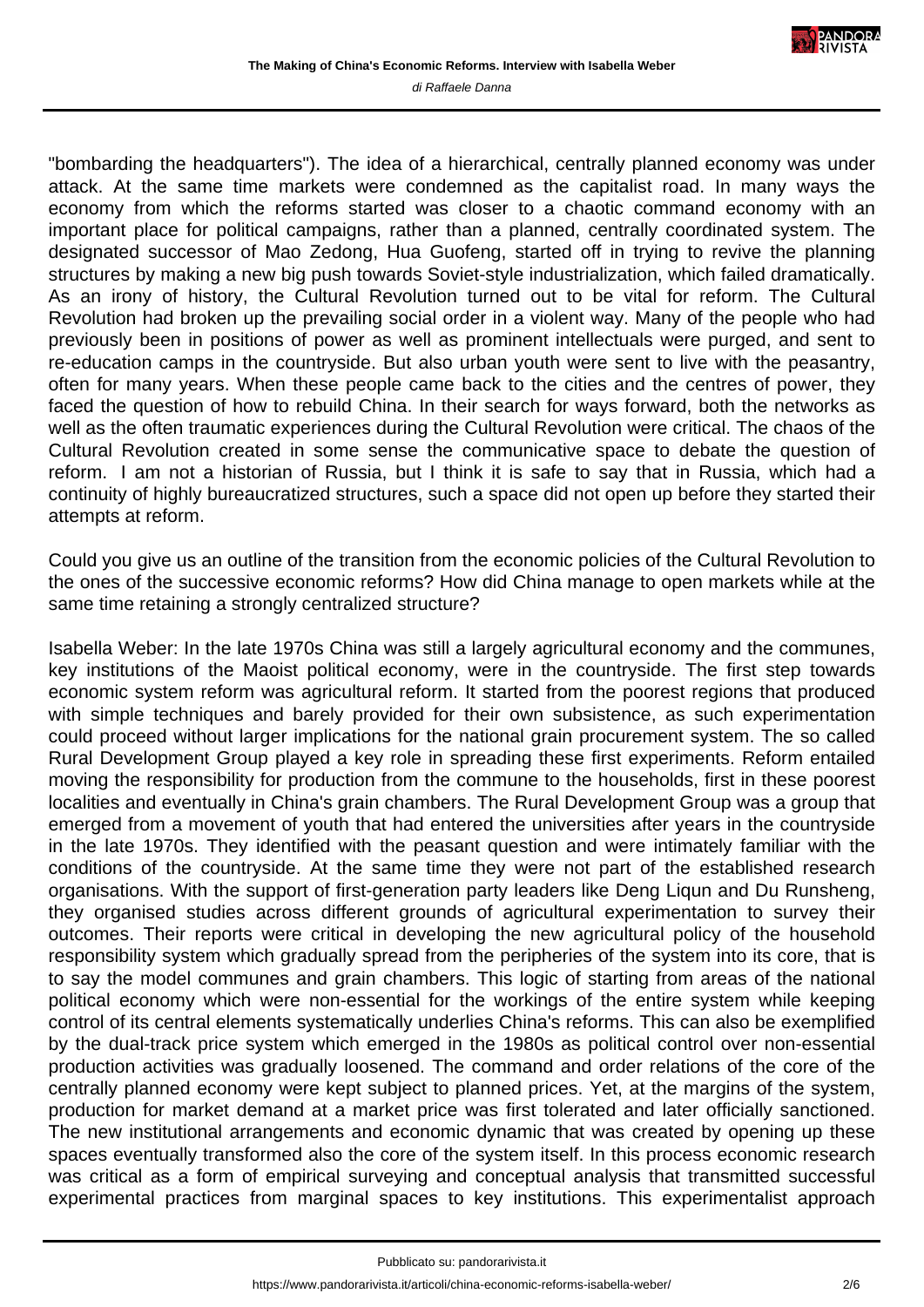competed in the 1980s with the attempt to design a target system with the market as its central coordinating mechanism which should then be implemented either step-by-step or in one go. Ultimately, the experimentalist approach prevailed and continues to shape China's economic policy making.

[caption id="attachment\_10825" align="aligncenter" width="10618"] A picture of the Economic System Reform Research Institute and some leaders of the Economic System Reform Commission in 1987.[/caption]

Was there a dialectic between supporters of political reform and supporters of economic reform?

Isabella Weber: Without going into the details of this story we can say that within China, at least since 1979, there was a discussion about whether political reform was a precondition for economic reform and some just as in Eastern Europe hold that only a complete overhaul of China's political institutions could result in successful economic system reform. But as we know, such a radical change in the political system never occurred, while the economic system has nevertheless been deeply transformed. One reason for this particular relation between economic and political reform might lie in the experience of the Cultural Revolution. Then the slogan had been to put politics in command and the attempt was to achieve economic development by political means. The kind of political change envisioned by those hoping for market-oriented reform was drastically different from the idea of continuous revolution adopted during the Cultural Revolution. But nevertheless, in response to the Cultural Revolution the dominant logic of reform was a primacy of economics and economic development. This did not fit well with the idea that political change had to precede economic reform. Another important reason for why economic reform prevailed over political reform was the unexpected economic success of the early years of agricultural reform. Finally, we have to keep in mind that the first generation revolutionaries were still in charge in the critical 1980s. But despite the dominance of economic reform in China one has to acknowledge that this brought substantial political changes. In agriculture, the household responsibility system ultimately ended the communes as the political backbone of Maoism. If you previously had an industrial economy that was managed centrally with state-owned and collective enterprises at its core, the increasing number of private enterprises and the gradual privatisation of many SOEs as well as the proletarisation of workers fundamentally changed the political structure of China's society.

What was the background of the people who designed the economic reforms of the late 70s? What were their relations with Western economic theory?

Isabella Weber: As I show in detail in my forthcoming book, there was a heterogenous group of intellectuals that played a role in designing China's economic reforms. But just as the example of the Rural Development Group and their role in the agricultural reforms illustrates, the most important contributions to economic system reform were not by 'armchair economists' who had some great ideas about how China's future political economy should look like. Rather economists played a critical role in designing, surveying and interpreting policy initiatives that were developing on various levels as the central leadership opened up spaces for experimentation often involving market mechanisms. In this context young intellectuals that had entered university after spending years in the countryside and who often benefitted from connections with party seniors or older intellectuals made important contributions. For example, one institution which grew out of the rural reform group was the Economic System Reform Institute headed by Chen Yizi and Wang Xiaoqiang and initiated by then Prime Minister Zhao Ziyang. In some sense they applied the approach of the agricultural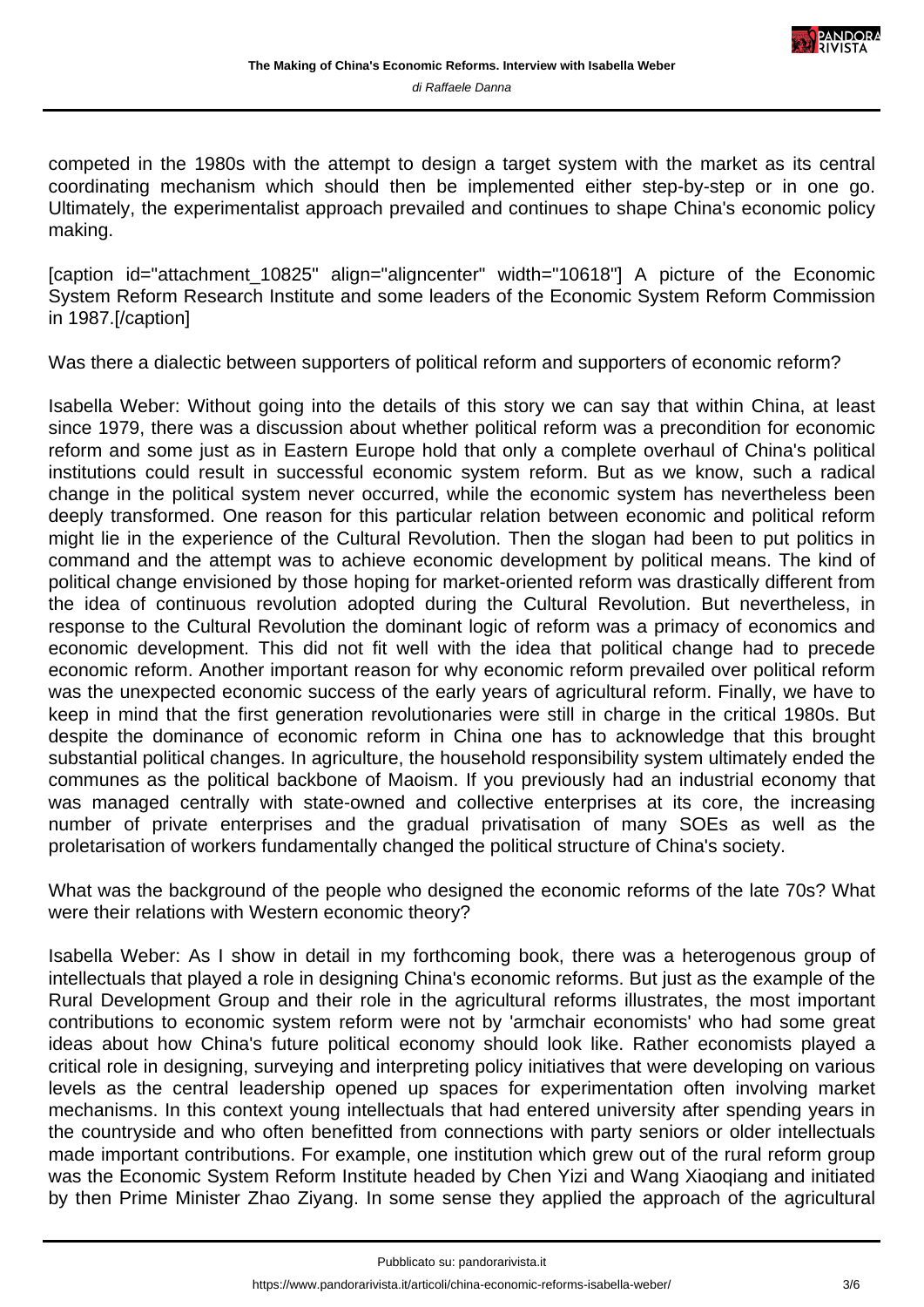reform to the question of industrial reform and of urban-industrial systems, which was in important ways much more inductive and empirical than the Eastern-European reform approach - at least as it was represented in China by émigré economists like Ota Sik, Wlodimierz Brus or Janos Kornai. The Eastern Europeans typically started from theoretically deriving a target model, and tried to work out a reform package that would have achieved this target. While many economists were searching for the right target model and reform package, the experimental approach emerged from the agricultural reforms in China. This approach was to release direct control in peripheral areas, survey what happened, and investigate how it was possible to extract a systematic logic from these experiments. Such logic was then applied to reforming increasingly important sectors and institutions of the system without endangering the stability of the system as a whole. The dual-track price system is an excellent example for that and encapsulates this logic. There is a huge debate right now in China about who has invented the dual-track price system. I think that it is a system that was not invented, but rather a system that came out of the space that was given to local bureaucrats and SOE managers. The role of economic research was to provide insights on which areas to let go of, as well as to systematize the experimental practices such that they could be turned into policy. It was not something that came out of conceptualizing an idealtype. Moreover, this happened in constant dialogue with the previous revolutionary generation, which unlike the soviet leaders of the 1980s, still had first-hand experience with the markets and the capitalist system. This older generation had used the market as a tool in economic warfare during the civil war and as an economic reform tool during the 40s and early 50s. In fact the socialist economy was created, as a process of growing out of the market, or of growing into the plan, where economic mechanisms and economic dynamics were exploited to go towards the plan. In the 1980s China was growing into the market using similar practices of economic governance as in the revolutionary struggle and the first years of the People's Republic of China but this time to grow into the market. These practices are deeply rooted in Chinese conceptions of price regulation and market creation by the state.

Do you think that China's long history and consolidated culture played a role in the successful phase of economic reform? Would you argue, as some seem to suggest, that Confucianism played a role?

Isabella Weber: I think that the economic reform practices that emerged through the interaction of experimentation at the margins and empirical investigation in parts relied on reviving pre-revolutionary practices and in this regard traditional conceptions and governance institutions have been important. I show this in detail in my book as regards practices of price regulation. As regards the broader debate over the revival of Confucianism in China, it is important to ask why such a debate is happening now. And I think that there are deep reasons for this to happen, in the sense that the more than 200 years of almost exclusive Western economic, political and cultural dominance that followed the industrial revolution are coming to a close, and we see the signs of that in many spheres. In China this has created a new self-confidence that China is not anymore the colonized, or backward subordinate. This poses the question of what China is, where it comes from and how to make sense of China in relation to the West. I think this is the broad historical moment from which discussions about the role of Confucianism stems. These discussions are used in political ways often taking the form of propaganda, but there is also a genuine intellectual interest among scholars in trying to make sense of China's Confucian heritage. Quite a different question is whether it is possible to understand China's historical path, let's say in the 20th century, as a result of its Confucian tradition. There is a lot of debate around this question, but I personally like to think that it would surely be absurd not to recognise the millennia of Chinese tradition of statecraft, bureaucracy, philosophy, even mathematics, encyclopaedic works and so on, while it would be equally misguided to see the 20th century just as a reaction to that tradition.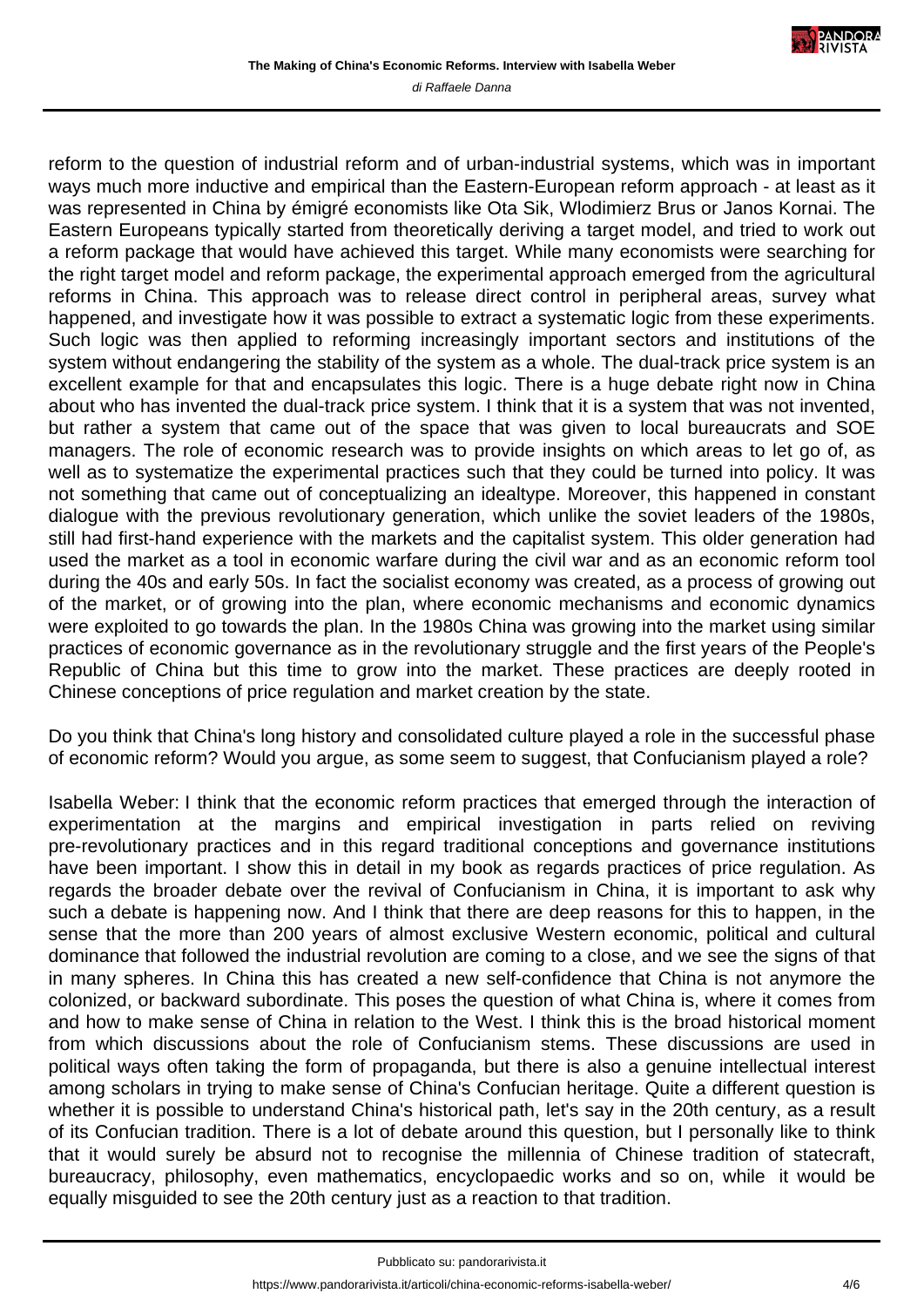

Can you give us an example of the process of mediation between Western economic ideas and Chinese socialism? How was the idea of a possible mediation between socialism and a gradual opening of markets achieved? How was this translated into actual policies?

Isabella Weber: I think there are two different questions here. The first one is about how Western economics becomes relevant to China in the late 70s and how it was integrated into the reform discourse. In the context of Socialist China, why bother with capitalist, bourgeoise economics? In this context the idea of making up lessons from capitalist development is decisive. This originates from an orthodox Marxist notion of economic development in terms of stages. If China has jumped the stage of capitalist development by moving from a feudal society dominated by foreign imperial powers to socialism, this means that China can learn from capitalist management techniques in order to make up lessons and move forward in history. This notion of making up lessons is very problematic in many ways, but it definitely was an important discursive element in the late 1970s and early 1980s. As a result of that, China really started to explore all sorts of foreign economic doctrines, from Milton Freedman to Western Marxists.

The second question is about the different ways in which Western economics has been used within China. There was a group of scholars who were inspired by the eastern European émigrés mentioned earlier who were invited to China by the World Bank. Those who in China were strongly influenced by this kind of economics were driven by a pursuit of a market economy as target model. So they posed questions such as: how can we establish equilibrium prices so that, to put it in simple terms, once we get equilibrium prices right we can let the market do its job? This was a very uncritical, in a certain sense naïve, embrace of Western neoclassical economics. On the other hand the economists who sought to contribute to economic reform by helping to design, surveying and interpreting experiments were also extremely interested in all sorts of Western economics and social science research techniques. But they saw this more as a tool to understand concrete problems and solve concrete challenges within reforms, rather than as a paradigm that would provide a theoretically derived target model. These two groups of economists were engaged in a fierce debate in the 1980s not over whether or not but over how to reform China's economy. The first group proposed a package reform that would have had important similarities with shock therapy. The second group strongly opposed such a reform in one go arguing that this was a dangerous move that would have undermined the success of reform itself. While this is a story of the 1980s, I think that it is still relevant today. When it is argued that China's reforms are unfinished, this suggests that they are unfinished in relation to some target model, typically defined based on Western capitalism as the idealtype. By contrast, if reform is thought of as a dynamic, open and continuous process, we can understand that, while it is not without direction, it can never be finished. For example, with questions like the financial sector reform, I would say that this confrontation is still going on, and similarly for the question of state-owned enterprise reform, where you have the question of whether you should model a state-owned enterprise such as to function as if it was a capitalist private stock market listed company, or whether a new type of enterprise should be created that does take some elements from a private capitalist, stock-market listed multinational company, but nevertheless evolves in an experimentalist way towards a new type of institution.

Would you say that the mediation between a neoliberal agenda and Chinese socialism has turned out to be a success story? How and why?

Isabella Weber: As I already hinted at in my previous answer, the struggle over neoliberal reforms is